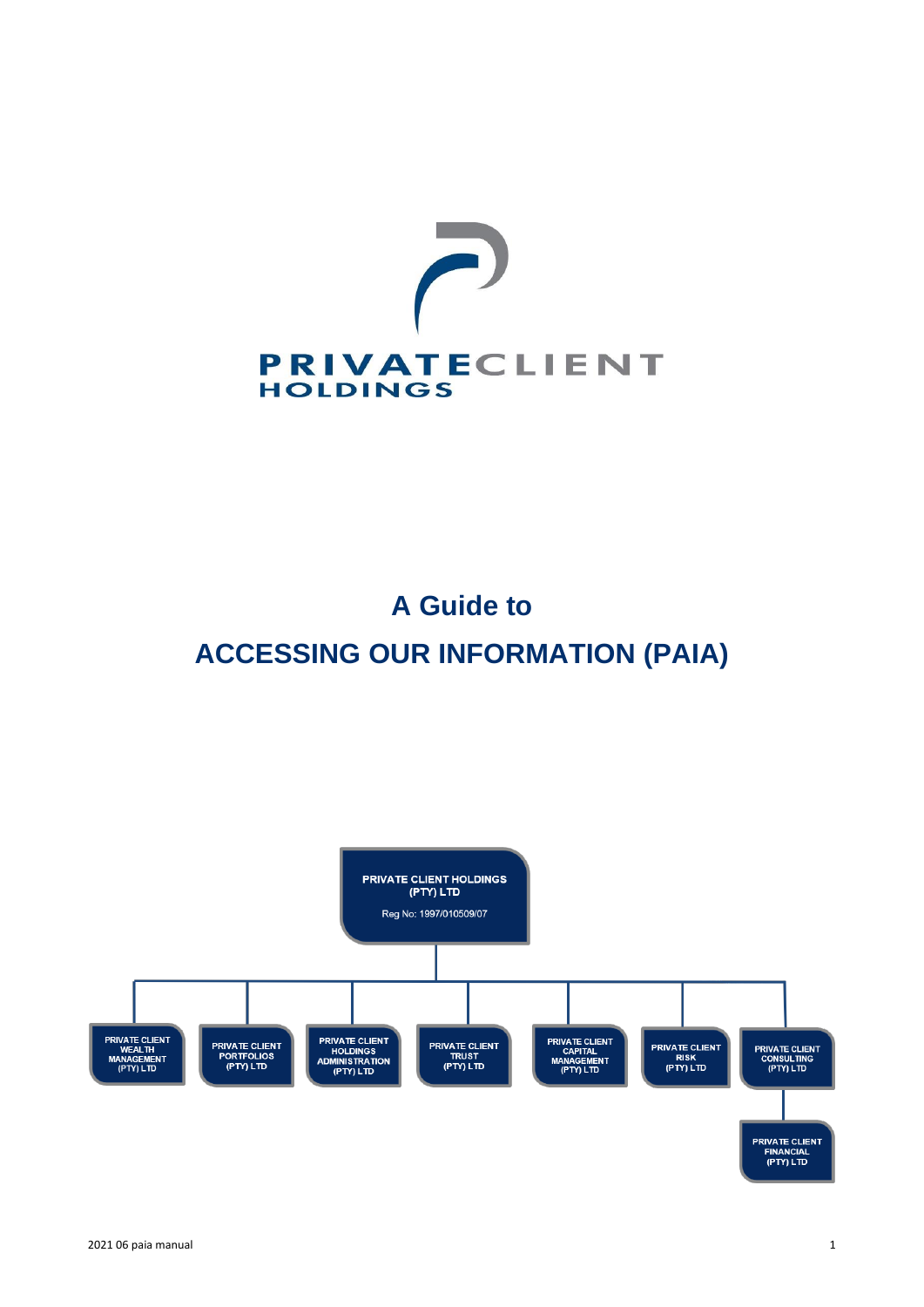# **PROMOTION OF ACCESS TO INFORMATION ACT (Particulars in terms of section 51)**

- 1 Introduction
- 2 Contact Details
- 3 The section 10 Guide on how to use the Act
- 4 Records available in terms of any other legislation
- 5 Access to the records held by the private body in question
	- I. *Information readily available, if applicable*
	- II. *Records that may be requested*
	- III. *The request procedures*
- 6 Other information as may be prescribed
- 7 Annexure A Form C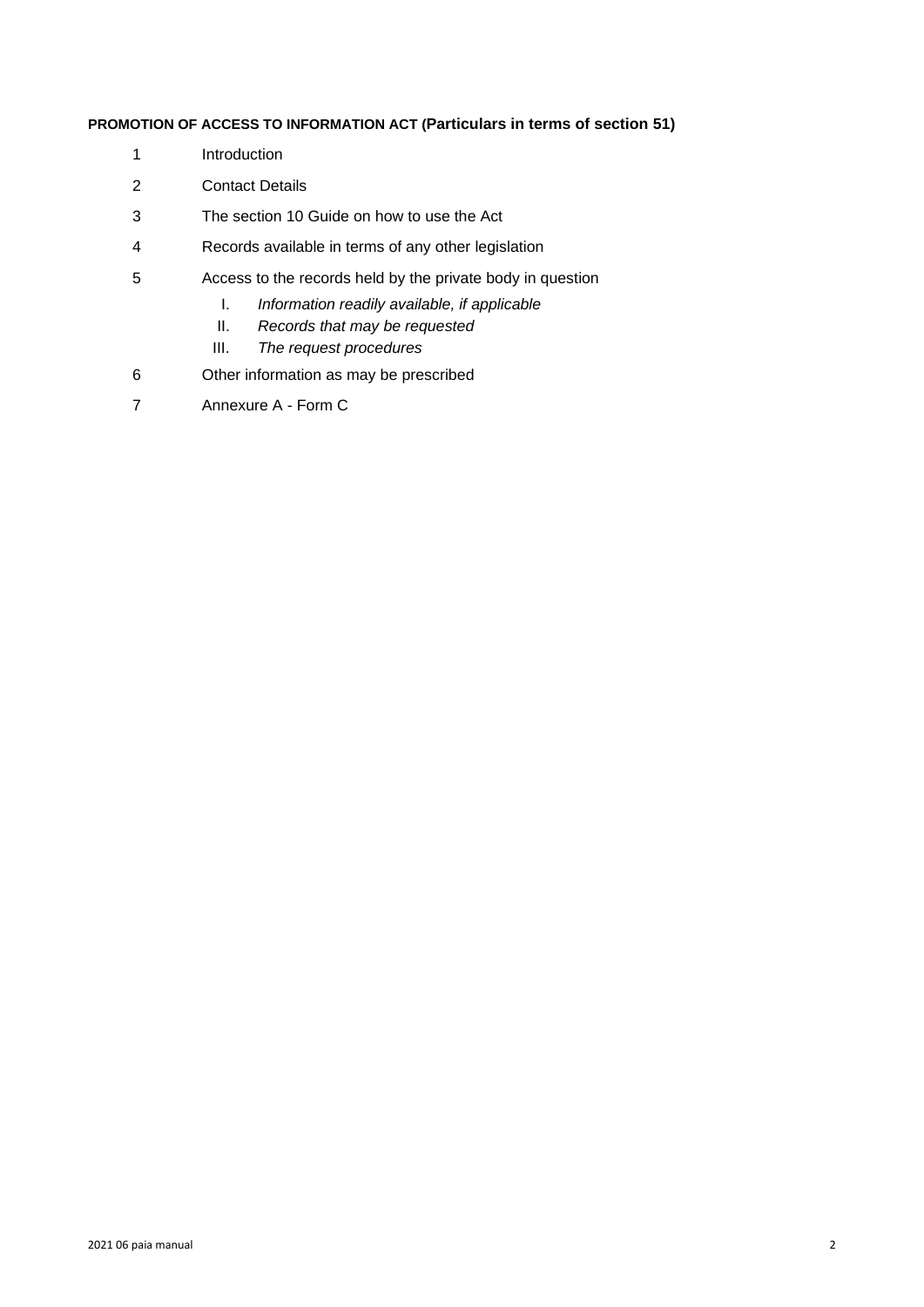# **INFORMATION MANUAL IN TERMS OF SECTION 51 OF THE PROMOTION OF ACCESS TO INFORMATION ACT, 2 OF 2000 IN RESPECT OF PRIVATE CLIENT HOLDINGS (PTY) LTD (COMPANY REGISTRATION NUMBER 1997/010509/07) AND IT'S FOLLOWING SUBSIDIARIES:**

Private Client Holdings Administration (Pty) Ltd (Reg No: 1990/002661/07) Private Client Wealth Management (Pty) Ltd (Reg No: 1997/012036/07) Private Client Portfolios (Pty) Ltd (Reg No: 1971/010221/07) Private Client Financial (Pty) Ltd (Reg No: 1990/004177/07) Private Client Trust (Pty) Ltd (Reg No: 1991/007329/07) Private Client Risk (Pty) Ltd (Reg No: 1993/006825/07) Private Client Consulting (Pty) Ltd (Reg No: 2017/413105/07) Private Client Capital Management (Pty) Ltd (Reg No: 2016/016302/07)

# **1. INTRODUCTION**

# **Main Business**

We are an authorised Financial Services Provider in terms of the FAIS Act. Our FSP licence no's are: Private Client Holdings (Pty) Ltd, FSP no: 613 Private Client Wealth Management (Pty) Ltd, FSP no: 39979 Private Client Portfolios (Pty) Ltd, FSP no: 39978 Private Client Holdings is a Wealth and Asset Management company. Specialist Divisions: Wealth Management, Portfolio Management, Fiduciary Services, Financial Services, Risk Management, Cash Management.

# **PARTICULARS IN TERMS OF THE SECTION 51 MANUAL**

# **2. CONTACT DETAILS**

Name of Private Body: Private Client Holdings (Pty) Ltd Directors: Grant AJ Alexander, Andrew S Ratcliffe Postal address: PO Box 24033, Claremont, 7735 Street Address: 46 Main Road, Claremont, 7708 Telephone number: +2721 671 1220 Fax number: +2721 671 1149 Email address: grant@ privateclient.co.za, andrew@privateclient.co.za

# **3. THE SECTION 10 GUIDE ON HOW TO USE THE ACT**

The Guide will, according to the South African Human Rights Commission (SAHRC), be available for inspection at the offices of the SAHRC. Please direct any queries to:

# **The South African Human Rights Commission:**

# **PAIA Unit The Research and Documentation Department**

Postal address: Private Bag 2700, Houghton, 2041 Telephone: 011 484 8300 Fax: 011 484 7146 Website: www.sahrc.org.za E-mail: PAIA@sahrc.org.za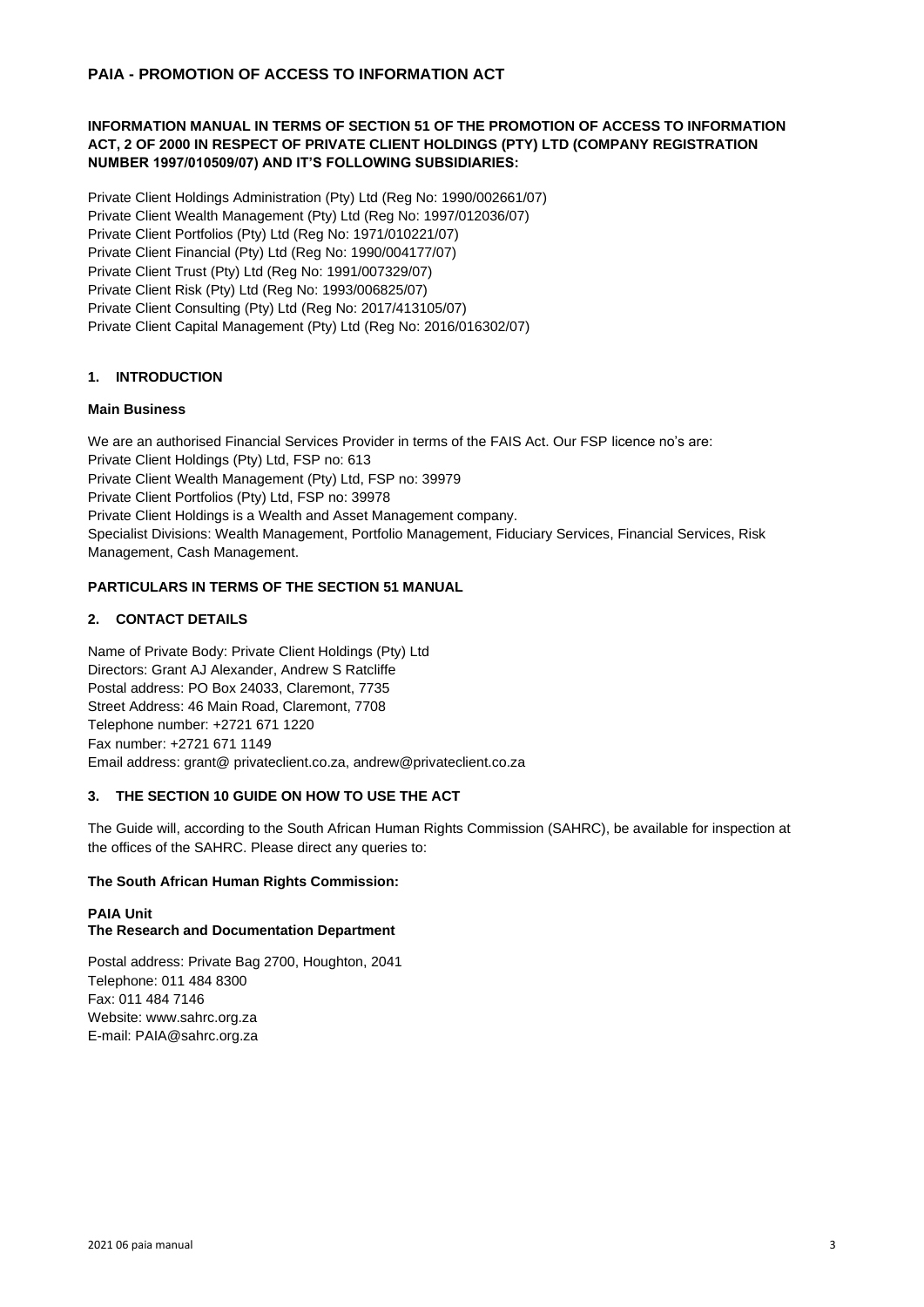## **4. RECORDS AVAILABLE IN TERMS OF ANY OTHER LEGISLATION**

- 1. Administration of Estates Act, No. 66 of 1965
- 2. Basic Conditions of Employment No. 75 of 1997
- 3. Close Corporations Act No. 69 of 1984
- 4. Companies Act No. 61 of 1973
- 5. Financial Services Board Act No. 97 of 1990
- 6. Income Tax Act No. 95 of 1967
- 7. Long Term Insurance Act No. 52 of 1998
- 8. Public Accountants ' and Auditors' Act
- 9. Stock Exchange Control Act No. 1 of 1985
- 10. Value Added Tax Act No. 89 of 1991

### **5. ACCESS TO THE RECORDS HELD BY PRIVATE CLIENT HOLDINGS (PTY) LTD AND ITS SUBSIDIARIES**

**I. Information readily available:** FSP Licences PCWM Mandate

## **II. Records that may be requested:**

#### **Administration**

Correspondence **Licences** Minutes of management meetings Minutes of staff meetings

#### **Constitution**

List of directors Minute books and resolutions Power of attorney agreements Share Register Shareholders' Agreements Statutory registers

#### **Finances**

Annual financial statements Assets Register Banking details Bank statements Financial statements Stock records

#### **Human Resources**

Disciplinary records and documentation pertaining to disciplinary proceedings Employee code of conduct Employment contracts Employment equity plan Personnel Files Remuneration records and policies Staff recruitment policies

#### **Incorporation Documents**

Incorporation forms Memorandum and articles of association

#### **Information Technology**

Computer software support and maintenance agreements Software licence agreements Agreements in respect of computer hardware Agreements with Internet Service Providers

#### **Operations**

Production records Register of clients Sales records Specific types of work done and records related to it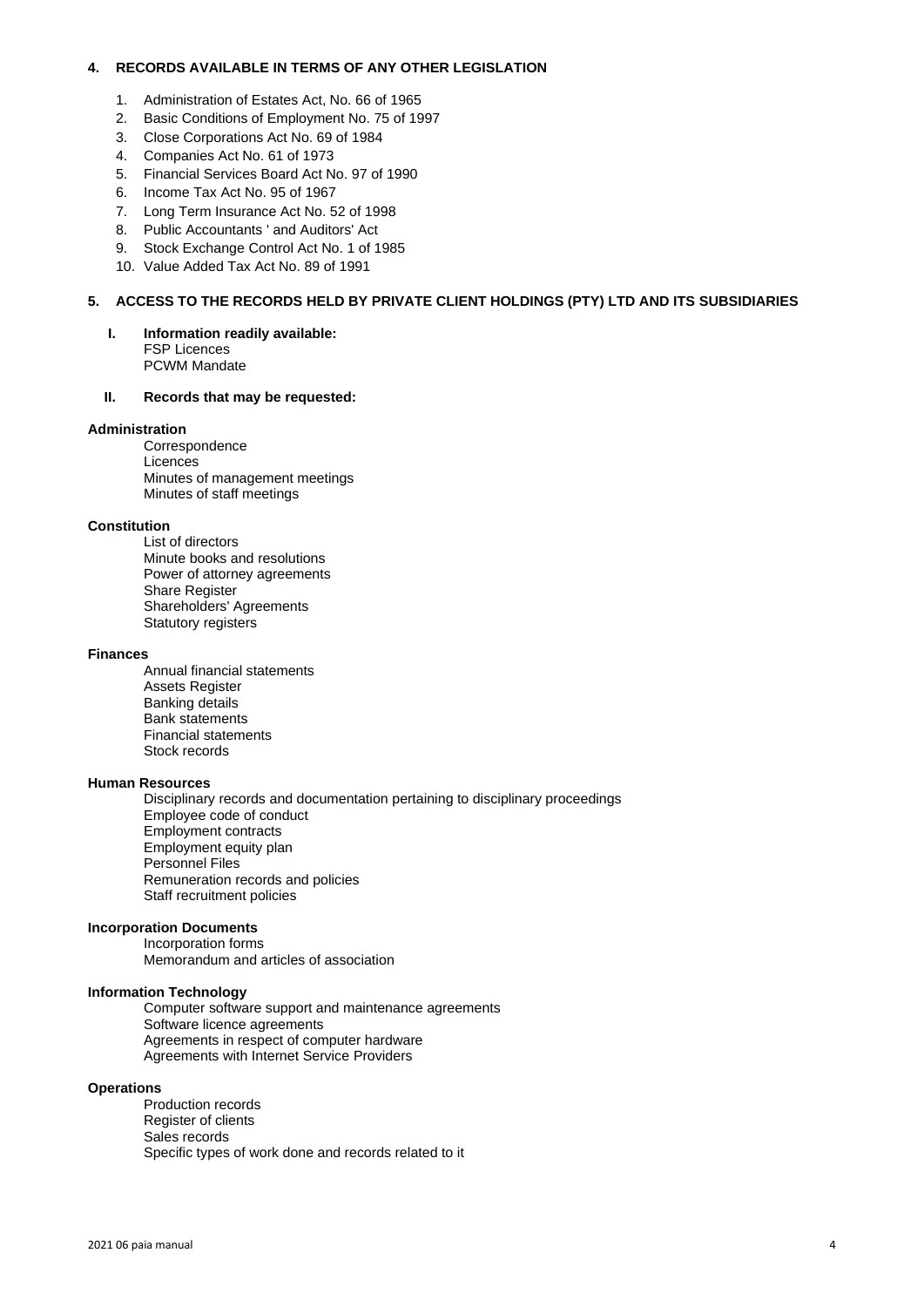## **1. PROCEDURES TO FOLLOW TO ACCESS INFORMATION**

## **1.1. REQUESTER**

## **1.1.1. Personal Requester:**

A Personal Requester is a requester who is seeking access to a record containing Personal Information about the Requester itself. Access will be granted by PCH subject to applicable legislation.

## **1.1.2. Other Requester**:

If a person other than the Personal Requester is seeking access to a record containing Personal Information, then PCH is not obliged to grant access to such record, unless such person fulfils the requirements for access as provided for in terms of PAIA.

# **1.2. FEES PAYABLE**

The applicable fees are prescribed in terms of the Regulations promulgated under PAIA:

**1.2.1. Request fee:** This does not apply if the request is for personal records of the person requesting – in this instance no fee is payable. If the requested information is not freely available, then a non-refundable fee is payable up on submission of any request for access to any record (as prescribed by the Dept of Justice and Constitutional Development) (Requester to contact PCH for fee)

**Access fee:** An access fee is payable prior to being granted access to the records in the form required. These fees are prescribed in Part III of Annexure A as defined in Government Gazette Notice No. 187, Regulation 11.

# **1.3. REQUEST PROCEDURES**

- **•** Access to records with Personal Information is subject to the procedural requirements contained in PAIA.
- **•** A Requester must complete the prescribed form enclosed herewith in Appendix 1 and payment of the required fee (only if it is an Other Requester) must be made.
- **•** The completed and signed Appendix 1 form together with proof of payment must either posted, submitted per hand or be emailed to the Information Officer at the email address stated above.
- **•** If an individual is unable to complete the prescribed form because of illiteracy or disability, such a person may make the request orally to the Information Officer.
- **•** If a request is made on behalf of another person, the Requester must then submit proof of the capacity in which the Requester is making the request on behalf of the other person to the satisfaction of the Information Officer.
- **•** All required information must be provided on the Appendix 1 form and the information must be true complete and correct with enough particularity to enable the Information Officer to identify:
	- the Requester's identity;
	- contact details of the Requester;
	- the requested record/s, and
	- the form of access required by the Requester.
- **•** A Requester may only request access to a record in order to exercise or protect a right and must clearly state what the nature of the right is so to be exercised or protected. The requester is further required to provide an explanation of why the requested record is required for the exercise or protection of that right.
- **•** PCH will process a request to access a record within 30 (thirty) days of receipt of the completed Appendix 1 form together with proof of payment, if applicable, unless the Requestor has stated exceptional reasons and circumstances together with proof, if applicable, that would satisfy the Information Officer that the time period not be complied with.
- **•** PCH shall inform the Requester in writing whether access has been granted or denied together with reasons thereof.
- **•** If the Requester requires access to the records in another manner, the Requester must state the manner and the particulars so required.

# **1.4. GROUNDS FOR REFUSAL**

PAIA provides several grounds on which a request for access to information must be refused and a complete list of the grounds for refusal is available in Chapter 4 of PAIA.

These grounds mainly concern instances that may include where:

- **•** the privacy and interests of other individuals are protected;
- **•** such records are already otherwise publicly available;
- **•** public interests are not served;
- **•** the mandatory protection of commercial information of a third party;
- **•** the mandatory protection of certain confidential information of a third party.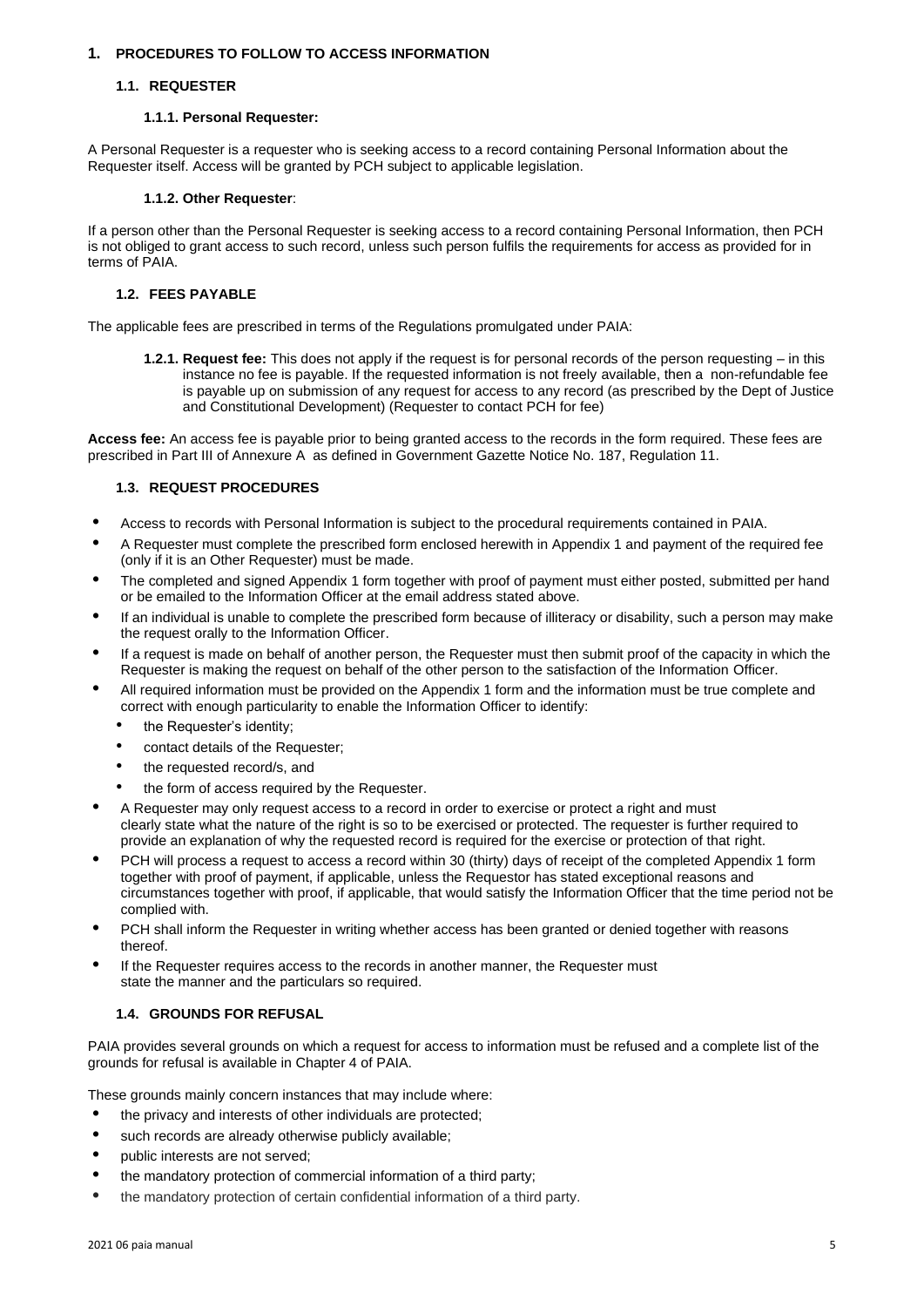# **Annexure A - FORM C**

# REQUEST FOR ACCESS TO RECORD OF PRIVATE BODY (Section 53(1) of the Promotion of Access to Information Act, 2000 (Act No. 2 of 2000) [Regulation 10]

# **A. Particulars of private body**

#### **B. Particulars of person requesting access to the record**

(a) The particulars of the person who requests access to the record must be given below.

(b) The address and/or fax number in the Republic to which the information is to be sent must be given.

(c) Proof of the capacity in which the request is made, if applicable, must be attached.

| Full names and surname:                                                      |  |
|------------------------------------------------------------------------------|--|
| Identity number:                                                             |  |
| Postal address:                                                              |  |
| Fax number:                                                                  |  |
| Telephone number:                                                            |  |
| E-mail address:                                                              |  |
| Capacity in which request is made, when<br>made on behalf of another person: |  |

#### **C. Particulars of person on whose behalf request is made**

This section must be completed *ONLY if* a request *for information is* made on behalf of *another* person.

Full names and surname:

Identity number:

## **D. Particulars of record**

(a) Provide full particulars of the record to which access is requested, including the reference number if that is known to you, to enable the record to be located.

(b) If the provided space is inadequate, please continue on a separate folio and attach it to this form.

#### *The requester must sign all the additional folios.*

1. Description of record or relevant part of the record: 2. Reference number, if available: 3. Any further particulars of record:

## **E. Fees (refer to prescribed fees on the website of SAHRC under the link "access to information / PAIA")**

(a) A request for access to a record, other *than* a record containing personal information about yourself, will be processed only after a request fee has been paid.

(b) You will be *notified of* the amount required to be paid as the request fee.

(c) The fee payable for access to a record depends *on* the form *in which* access is required and the reasonable time *required* to search for and prepare a record.

(d) If you qualify for exemption *of* the payment *of* any fee, please state the reason for exemption.